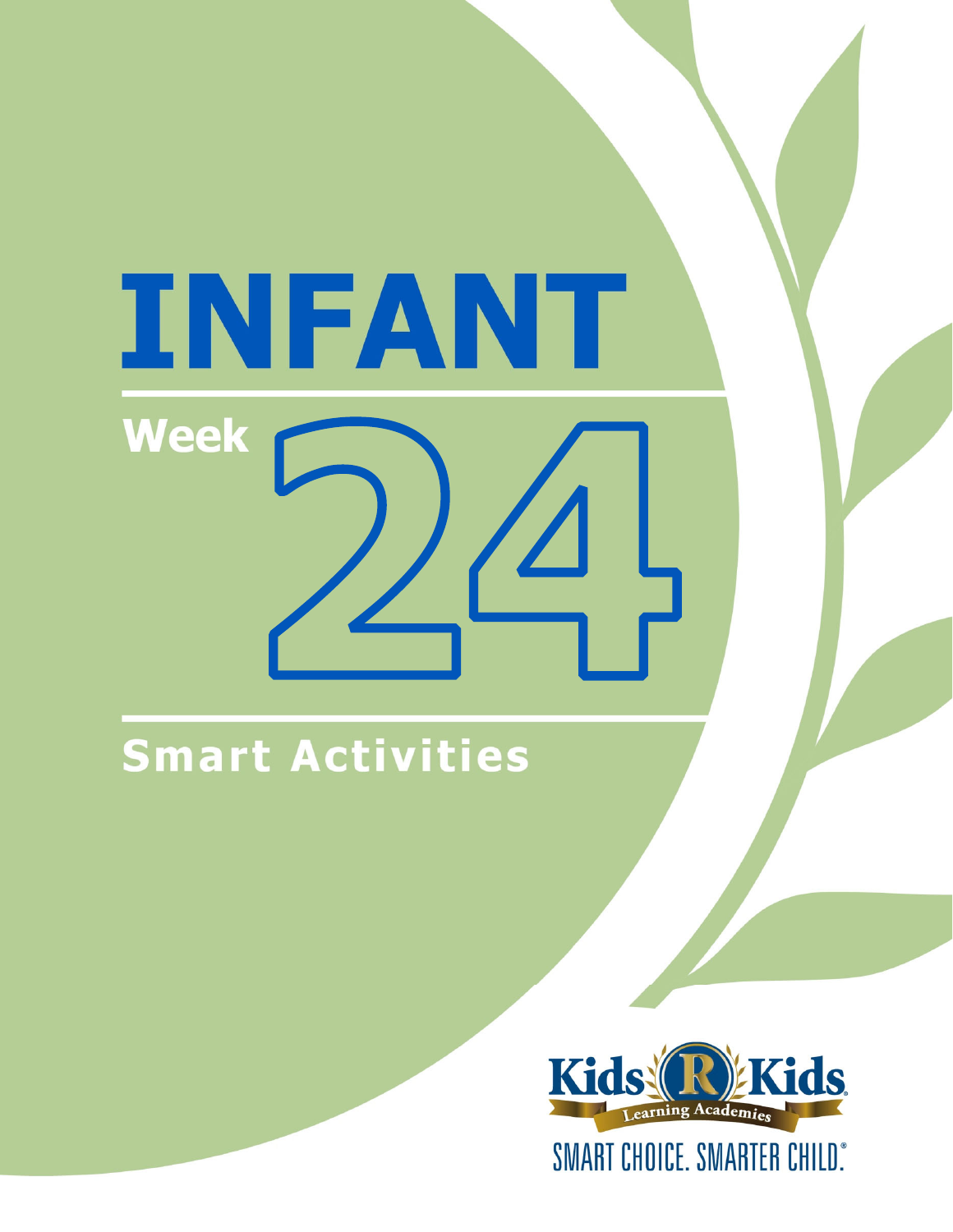# Day 1 Week 24

### **My Bottle**

#### **Materials:** baby bottle **Instructions:**

- 1. Hold your baby and say, "This is your bottle."
- 2. Say to your baby, "Your bottle holds the milk to help you grow strong."
- 3. Place your baby's hands on the bottle as if to hold it.
- 4. Assist and modify as needed.



# **Bottle Painting**

**Materials:** plastic baby bottle, paper, paint **Preparation:** Gather materials. **Instructions:** 

- 1. Hold your baby and say, "We are going to make circles with this baby bottle."
- 2. Dip the top of the bottle in the paint and assist your baby with gently pressing the bottle on the paper to make circles.
- 3. Enjoy your priceless art.



# **The New Baby**

**by Mercer Mayer Materials:** internet access, website:

**1 4**  https://youtu.be/anfDyqZdJj4 **Preparation:** Preview video. **Instructions:** 

- 1. Enjoy The New Baby by Mercer Mayer.
- 2. Point out objects in the story to promote language.



# **Sign Language "Milk"**

#### **Instructions:**

Squeeze the slightly open fist with a downward motion symbolizing the act of milking a cow.



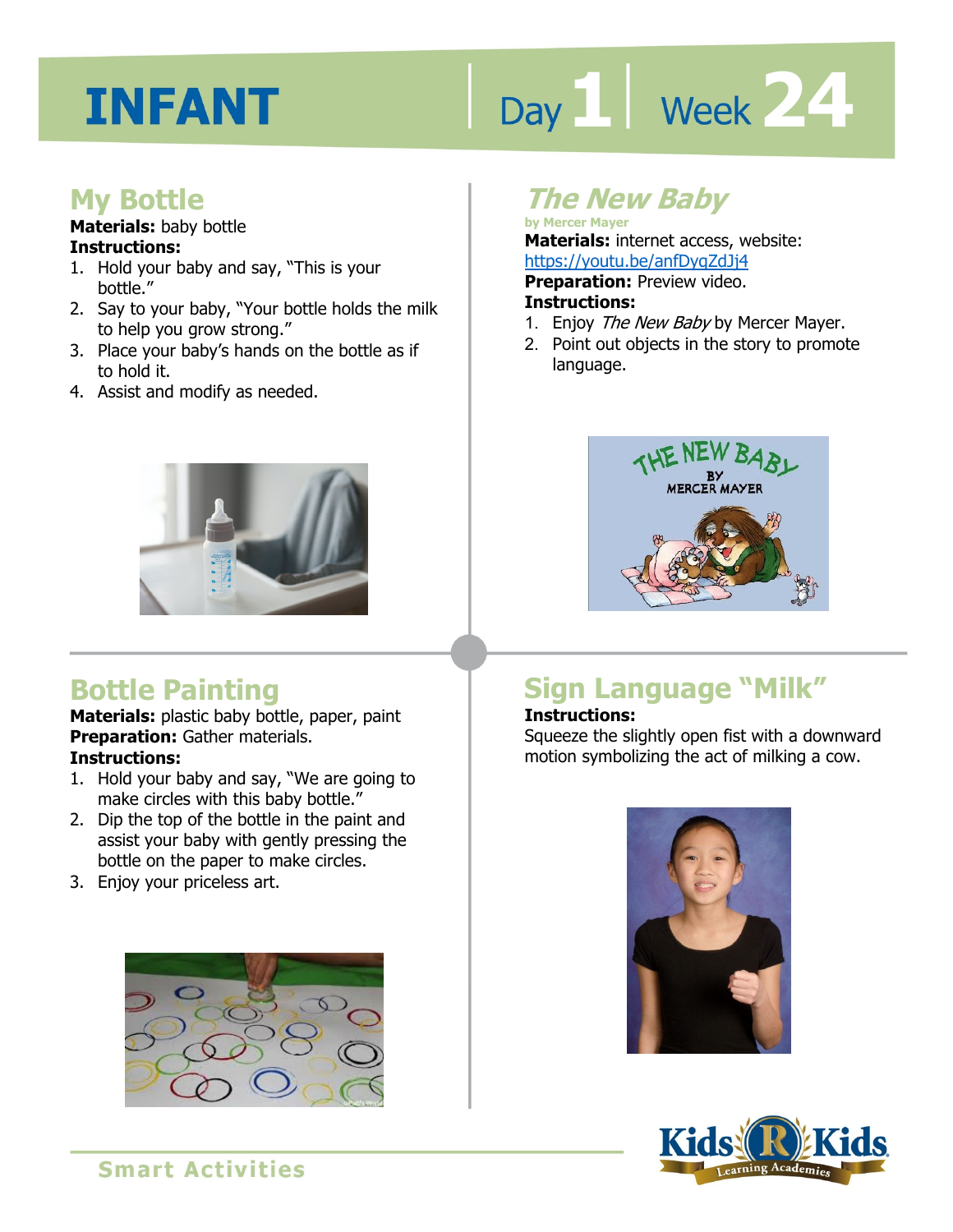# Day 2 | Week 24

#### **Toys**

**Materials:** any favorite toy **Instructions:** 

- 1. Hold your baby and say, "This is one of your favorite toys."
- 2. Engage in play with your baby and the toy.
- 3. Review aspects of the toy as you play together to promote language development.



# **Water Toy**

**Materials:** bath toy, container, water **Preparation:** Pour water into the container to cover the bottom.

#### **Instructions:**

- 1. Hold your baby and say, "We are going to play in the water with this toy."
- 2. Place the toy in the water and engage in play with your baby.
- 3. Observe as your baby exhibits interest in objects.

### **My Favorite Toys**

**Materials:** internet access, website: https://youtu.be/DdRvJLbYt7A

**1 4**  1. Enjoy this sing along about favorite toys. **Preparation:** Preview video. **Instructions:** 

- 
- 2. Replace your baby's name in the song and name his/her favorite toy.



# **Sign Language "Milk"**

#### **Instructions:**

Squeeze the slightly open fist with a downward motion symbolizing the act of milking a cow.



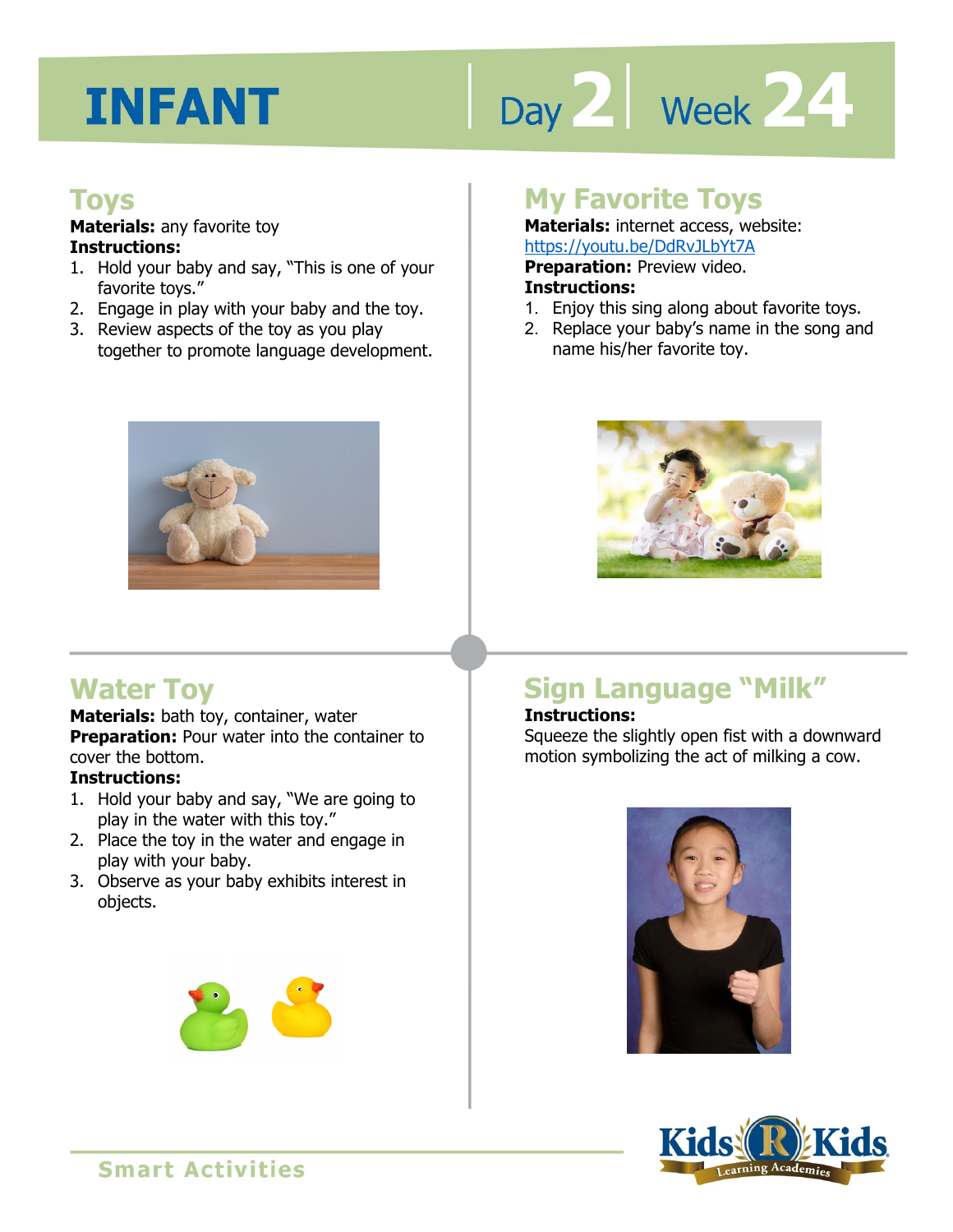# Day 3 | Week 24

### **Bubbles**

#### **Materials:** bubbles **Instructions:**

- 1. Hold your baby and say, "We are going to watch the bubbles."
- 2. Blow the bubbles and encourage your baby to grab them.
- 3. Observe as your baby responds to what he/she sees.
- 4. Praise all efforts.



# **Crayons, Crayons**

#### **Materials:** crayons, paper **Instructions:**

- 1. Hold your baby and say, "This is a crayon. We are going to draw a picture."
- 2. Place the crayon in your baby's hand and (assist and modify) with moving the crayon on the paper.
- 3. Observe and encourage as your baby explore simple art materials.



## **Cookie Jar**

**Materials:** internet access, website: https://youtu.be/OzKY5YHnOTg

**Preparation:** Preview video.

#### **Instructions:**

- **IRCDS.//YOULLI.DE/OZNTSTIFIOTY**<br>**Preparation:** Preview video.<br>**Instructions:**<br>1. Encourage and assist your baby with hand motions as you sing together.
- 2. Enjoy this sing along.



# **Sign Language "Milk"**

#### **Instructions:**

Squeeze the slightly open fist with a downward motion symbolizing the act of milking a cow.



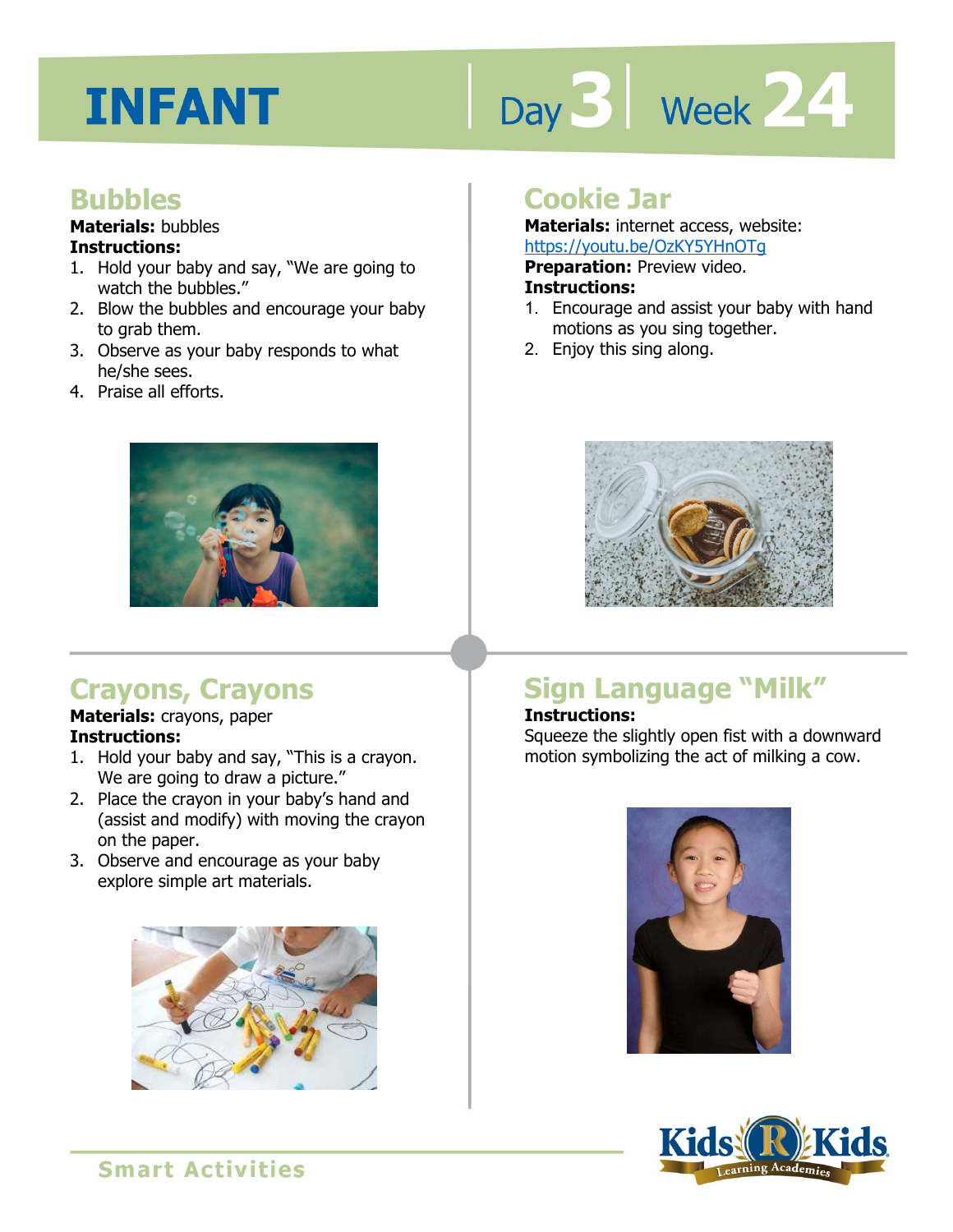# Day 4 **Week 24**

### **Block Play**

#### **Materials:** blocks **Instructions:**

- 1. Hold your baby and say, "Let's play with blocks."
- 2. Assist and model block play with your baby.
- 3. Observe as your baby manipulates objects.
- 4. Encourage and praise all efforts.



**Materials:** internet access, website: https://youtu.be/oQ1X7qc9sSs **Preparation:** Preview video.

**Instructions:** 

<u>IRtps.//youtd.be/0QTA/qe9333</u><br>**Preparation:** Preview video.<br>**Instructions:**<br>Enjoy Little Bo Peep nursery rhyme as you promote language development.



# **My Book**

#### **Materials:** favorite book **Instructions:**

- 1. Hold your baby and say, "Let's read your favorite book."
- 2. Begin reading the book and discuss the details of the pages.
- 3. Observe your baby's reactions as you point out objects on the pages.
- 4. Repeat as you promote language development.





# **Sign Language "Milk"**

#### **Instructions:**

Squeeze the slightly open fist with a downward motion symbolizing the act of milking a cow.